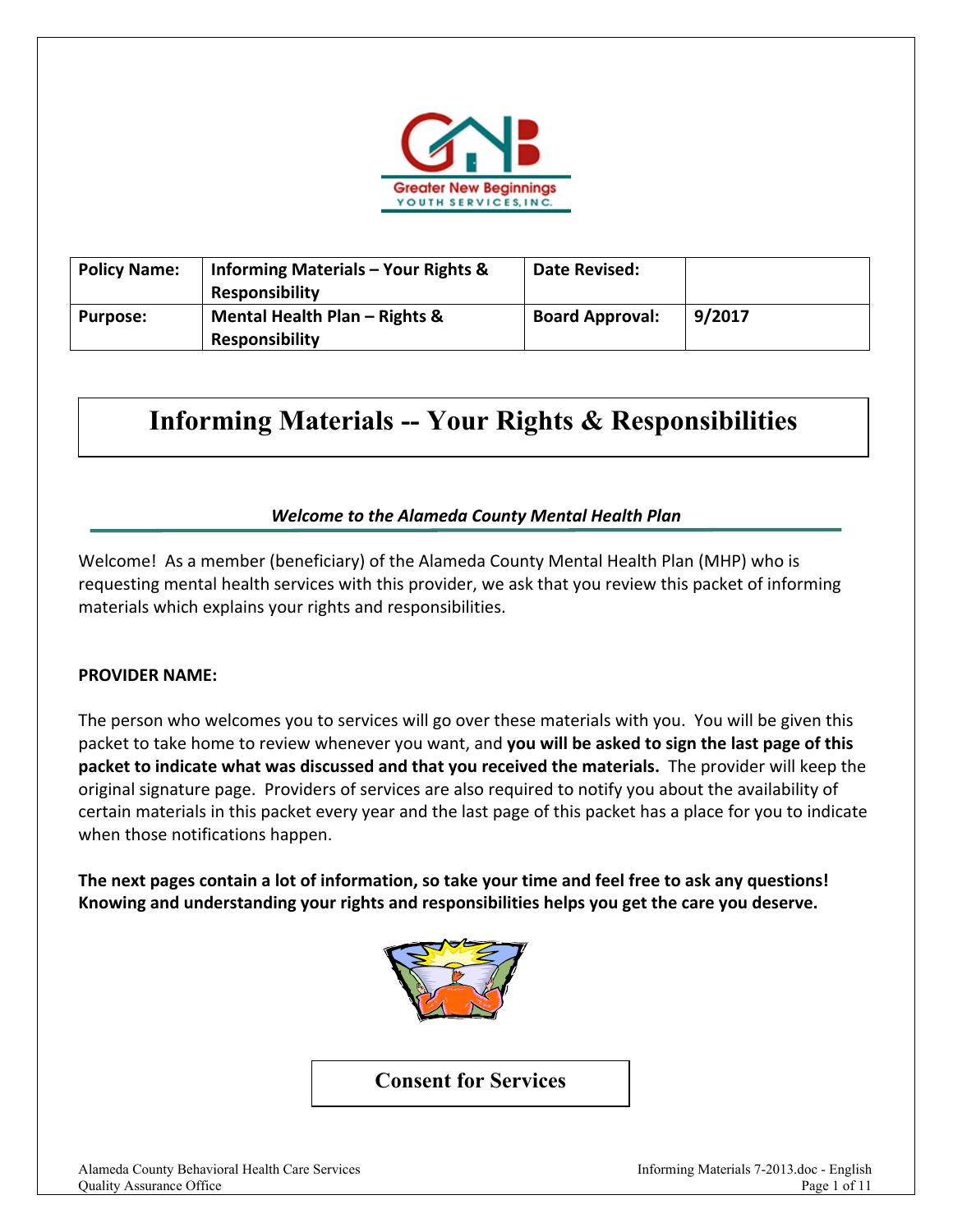As a member of this Mental Health Plan (MHP), your signature on the last page of this packet gives your consent for voluntary mental health treatment services with this provider. If you are the legal representative of a beneficiary of this MHP, your signature provides that consent.

Your consent for services also means that this provider has a duty to inform you about their recommendations of care, so that your decision to participate is made with knowledge and is meaningful. In addition to having the right to stop services at any time, you also have the right to refuse to use any recommendations, psychological interventions or treatment procedures.

This provider may have an additional consent form for you to sign that describes in more detail the kinds of services you might receive. These may include, but are not limited to: assessments; evaluations; crisis intervention; psychotherapy; case management; rehabilitation services; medication services; referrals to other behavioral health professionals; and consultations with other professionals on your behalf.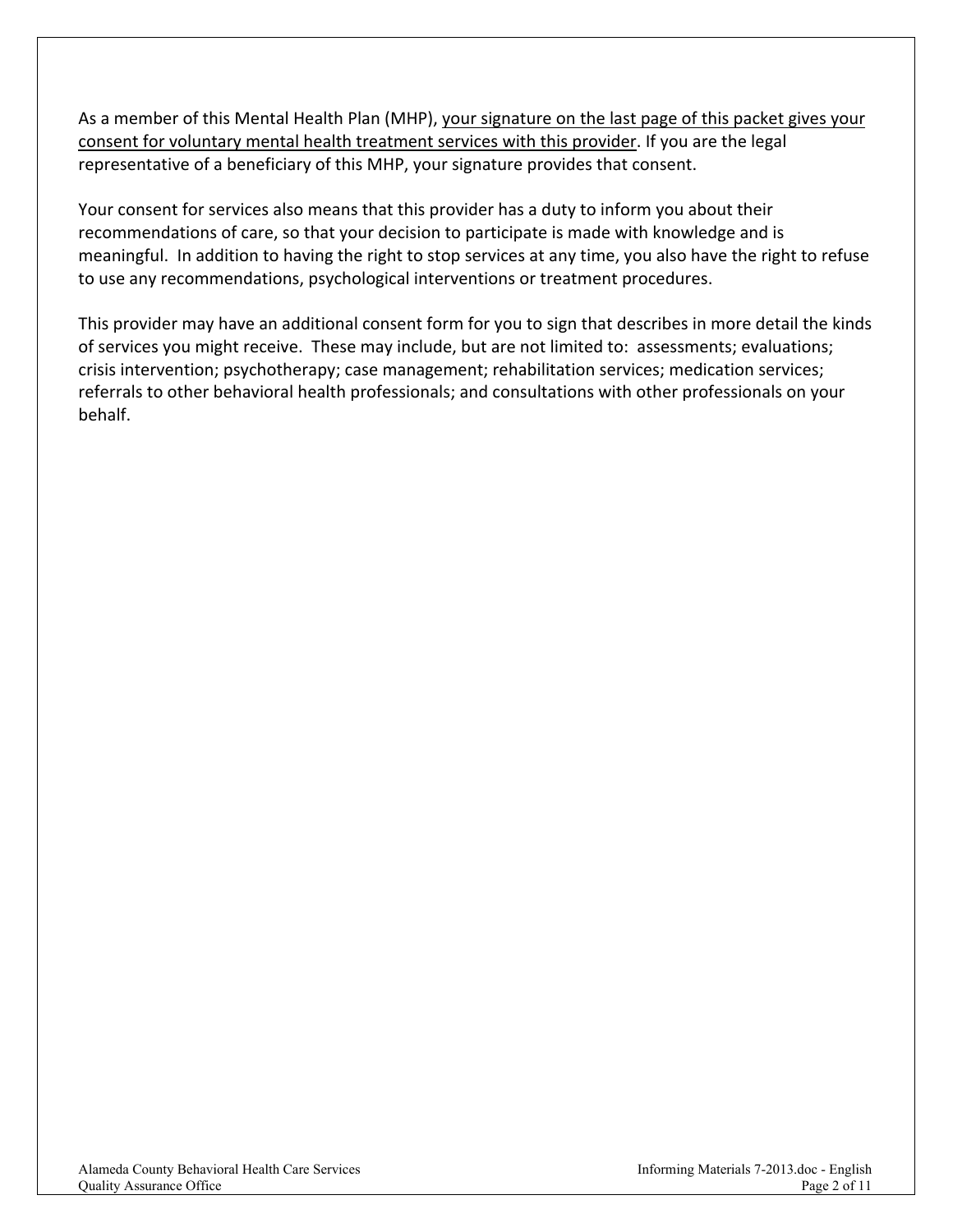



It is our responsibility, as your mental health care program, to tell you that anyone receiving our services (including minors and the legal representative of minors) should know the following:

- A. Acceptance and participation in the mental health system is voluntary; it is not a requirement for access to other community services.
- B. You have the right to access other behavioral health services funded by Medi‐Cal or Short‐ Doyle/Medi-Cal and have the right to request<sup>\*</sup> a change of provider and/or staff.
- C. The mental health program has contracts with a wide range of providers in our community, including faith‐based providers. There are laws governing faith‐based providers receiving Federal funding, including that they must serve all eligible members (regardless of religious beliefs) and that Federal funds must not be used to support religious activities (such as worship, religious teaching or attempts to convert a member to a religion). If you are referred to a faith‐based provider and object to receiving services from that provider because of its religious character, you have the right to see a different provider, upon request\*.

\*The MHP works with members and their families to grant every reasonable request, but we cannot guarantee that all requests to change providers will happen. Requests will be granted, however, to change a provider because of an objection to its religious character.

## **Guide to Medi-Cal Mental Health Services, Member Handbook, & Provider List**



the QA tab at www.acbhcs.org/providers. Providers: The Member Handbook is available from the Quality Assurance Office in all threshold languages; the Guide and Provider List (updated quarterly) are available under

*The three (3) documents described below are available from this provider for your review or to have a copy of at any time, at your request.*

The Behavioral Health Plan's Guide to Medi‐Cal Mental Health Services will be offered to you when you begin services. It contains information on how a beneficiary is eligible for mental health services, what services are available and how to access them, who our service providers are, more information about your rights and our Grievance and State Fair Hearing process. It also includes important phone numbers regarding the Mental Health Plan.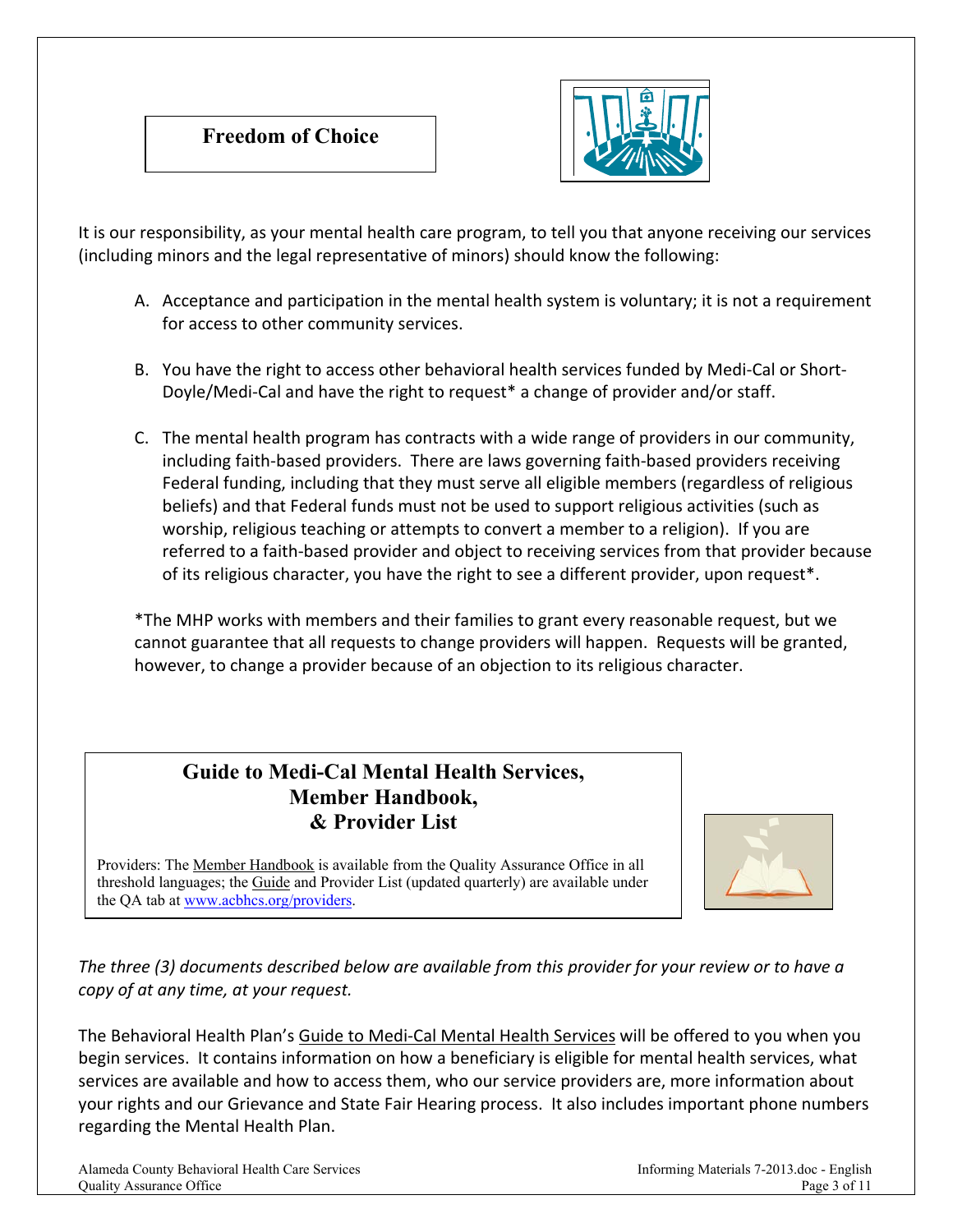The Mental Health Plan's Member Handbook for Alameda County Medi‐Cal Recipients Needing Behavioral Health Services is a small brochure that summarizes the information in the Guide described above. It also describes what your rights & responsibilities are, as a member of this health plan.

The Provider List is a list of contracted providers of mental health services in our community. The County ACCESS program makes referrals for all outpatient non‐emergency services. You may contact ACCESS at 1‐800‐491‐9099 for further information regarding the Provider List, including whether a provider has current openings.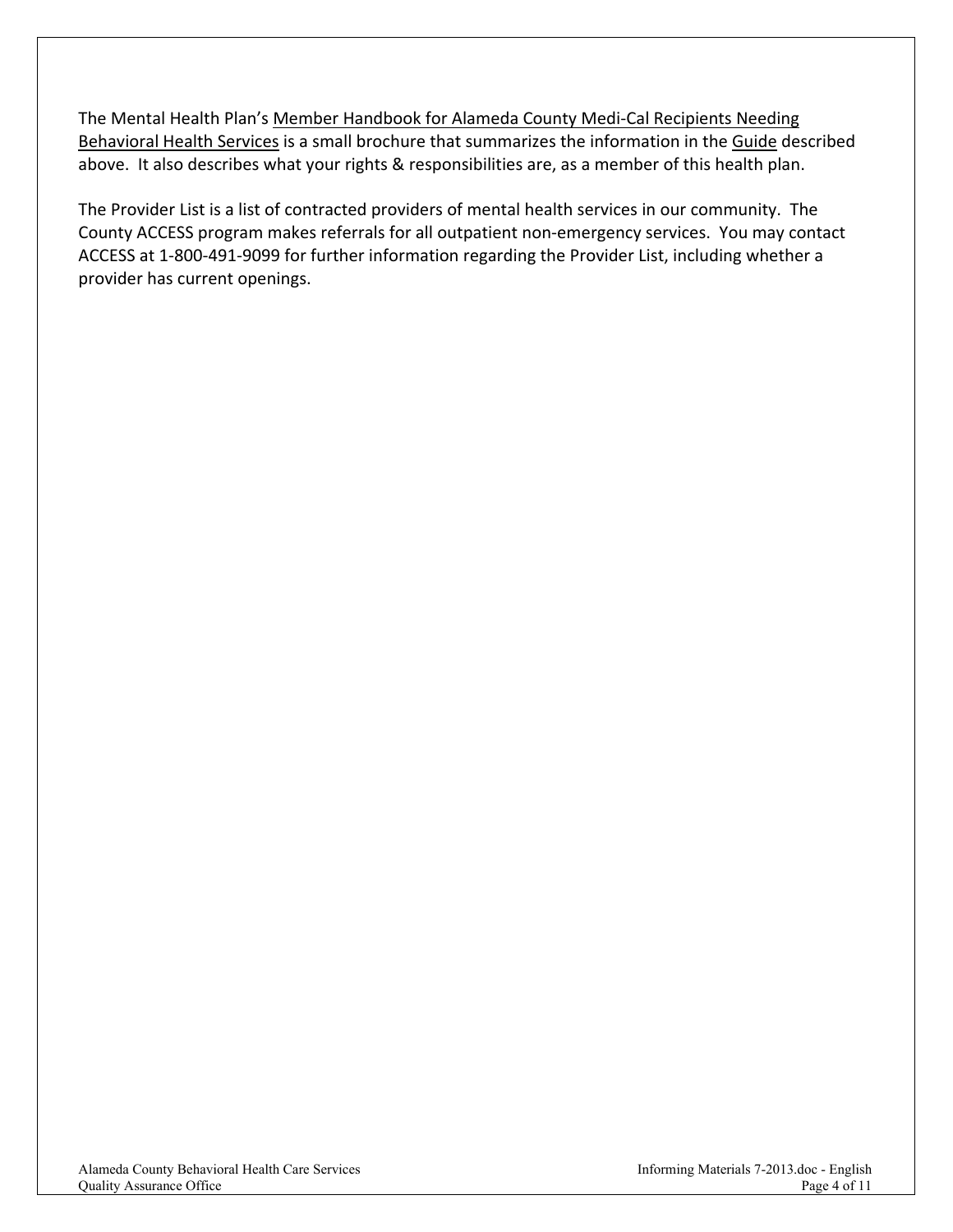# **Confidentiality & Privacy**



The confidentiality and privacy of what you discuss at this service site is an important personal right of yours. This packet contains your copy of the "Notice of Privacy Practices" document which explains how your records and personal information are kept confidential.

In certain situations involving your safety or the safety of others, providers are required by law to discuss your case with people outside the Mental Health Care Services system.

Those situations include:

- 1. If you threaten to harm another person(s), that person(s) and/or the police must be informed.
- 2. When necessary, if you pose a serious threat to your own health and safety.
- 3. All instances of suspected child abuse must be reported.
- 4. All instances of suspected abuse of an elder/dependant adult must be reported.
- 5. If a court orders us to release your records, we must do so.

If you have any questions about these limits of confidentiality, please speak with the person explaining these materials to you. More information about the above and other limits of confidentiality are in the "Notice of Privacy Practices" section of this packet.

## **Advance Directive Information: "Your Right to Make Decisions about Medical Treatment" (Only applies if you are age 18 or older)**

threshold languages, is also online in booklet format. Providers: "Your Right to Make Decisions About Medical Treatment," is available in English at www.acbhcs.org/providers, in the QA tab. The same information, in the five



If you are age 18 or older, the Mental Health Plan is required by federal & state law to inform you of your right to make health care decisions and how you can plan now for your medical care, in case you are unable to speak for yourself in the future. Making that plan now can help make sure that your personal wishes and preferences are communicated to the people who need to know. That process is called creating an Advance Directive.

At your request, you will be given an information sheet or booklet about Advance Directives called, "Your Right to Make Decisions About Medical Treatment." It describes the importance of creating an Advance Directive, what kinds of things you might consider if you decide to create one, and it describes the relevant state laws. You are not required to create an Advance Directive but we do encourage you to explore and address issues related to creating one. Alameda County BHCS providers and staff are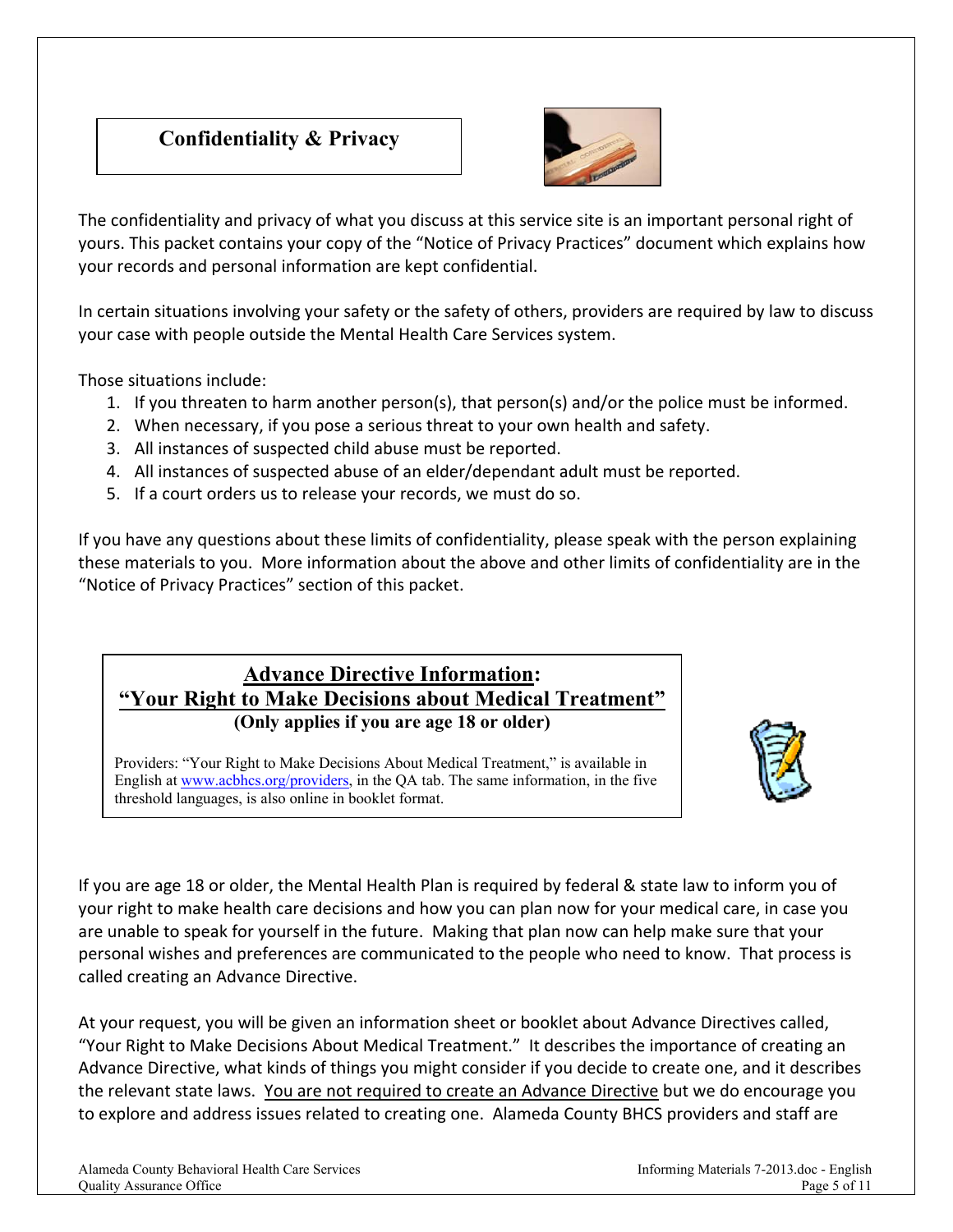able to support you in this process, but are not able to create an Advance Directive for you. We hope the information will help you understand how to increase your control over your medical treatment.

The care provided to you by any Alameda County BHCS provider will not be based on whether you have created an Advance Directive. If you have any complaints about Advance Directive requirements, please contact the California Department of Health Services Licensing and Certification by calling 1‐800‐236‐ 9747 or by mail at P.O. Box 997413, Sacramento, CA 95899‐7413.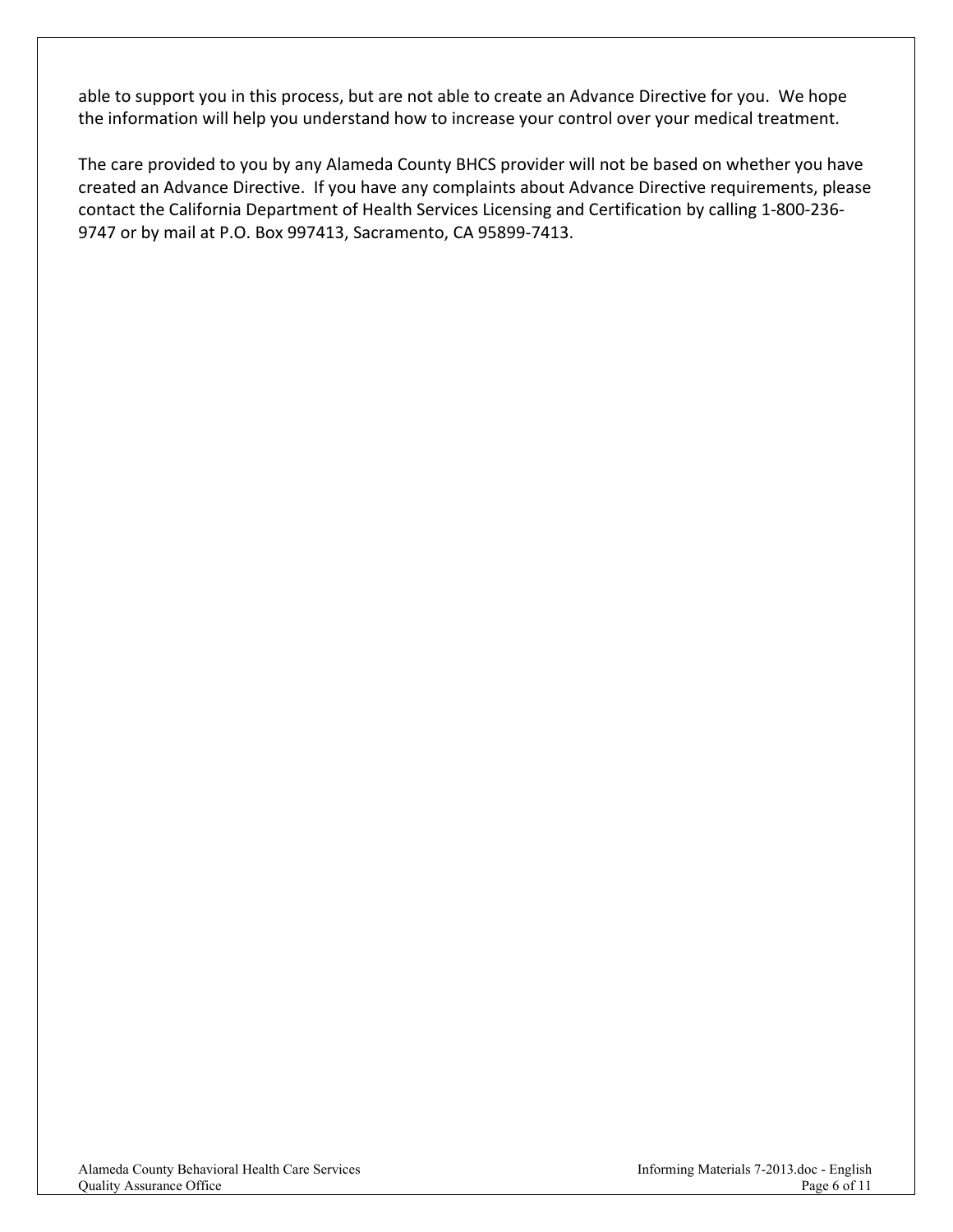#### **PATIENTS' RIGHTS**

• If you feel that one (or more) of your rights as a mental health patient is being denied:

#### **Examples:**

- If you were put in restraints and you do not think the facility had good cause to do this.
- If you were hospitalized against your will and you do not understand why or what your options were.

### **Where to Register Your Patient's Rights Grievance**

 Call the Patients' Rights Advocate at **(800) 734‐2504**. This is a 24‐hour number with an answering machine after hours. Collect calls are accepted.

#### **UNSATISFACTORY SERVICE**

#### **Examples:**

- If you are not getting the kind of service you want.
- If you are getting poor quality service.
- If you are being treated unfairly.
- If you feel you need a service team assignment, but you are assigned a medication support service.
- If appointments are never scheduled at the time which is good for you.

#### **Where to Register Your Unsatisfactory Service Grievance**

 Speak directly with your service provider and/or call the Consumer Assistance Office at **(800) 779‐0787**. Your complaint can be informal or you can make a formal, written grievance.

#### **DENIAL OF SERVICE**

If you receive a "Notice of Action" (**NOA**) letter, informing you of denial of a service: **Examples:**

- If a service you are currently receiving is terminated or reduced.
- If you go to a hospital and ask to be admitted for inpatient services, but you are denied admission.
- If your doctor requests that you continue to be hospitalized, but the county Medi‐Cal authorization denies the request.
- If you go to ACBHCS's ACCESS Service and ask to be admitted, but you are denied admission.

#### **Where to Appeal Your Denial of Services: NOA**

- First, call the Authorization Department and tell them you want to appeal the NOA Letter y**o**u received. **(510) 567‐8141**
- You can request a State Fair Hearing. This must be done within 10 days if you are to continue receiving a service pending the hearing.
- To request a hearing, complete the Request for a State Hearing form or call the Public Inquiry and Response Unit at **(800) 743‐8525**.

**For more information about these options, you have the right to request and obtain the "Guide to Medi‐Cal Mental Health Services" that is described on Page 2 of this packet.**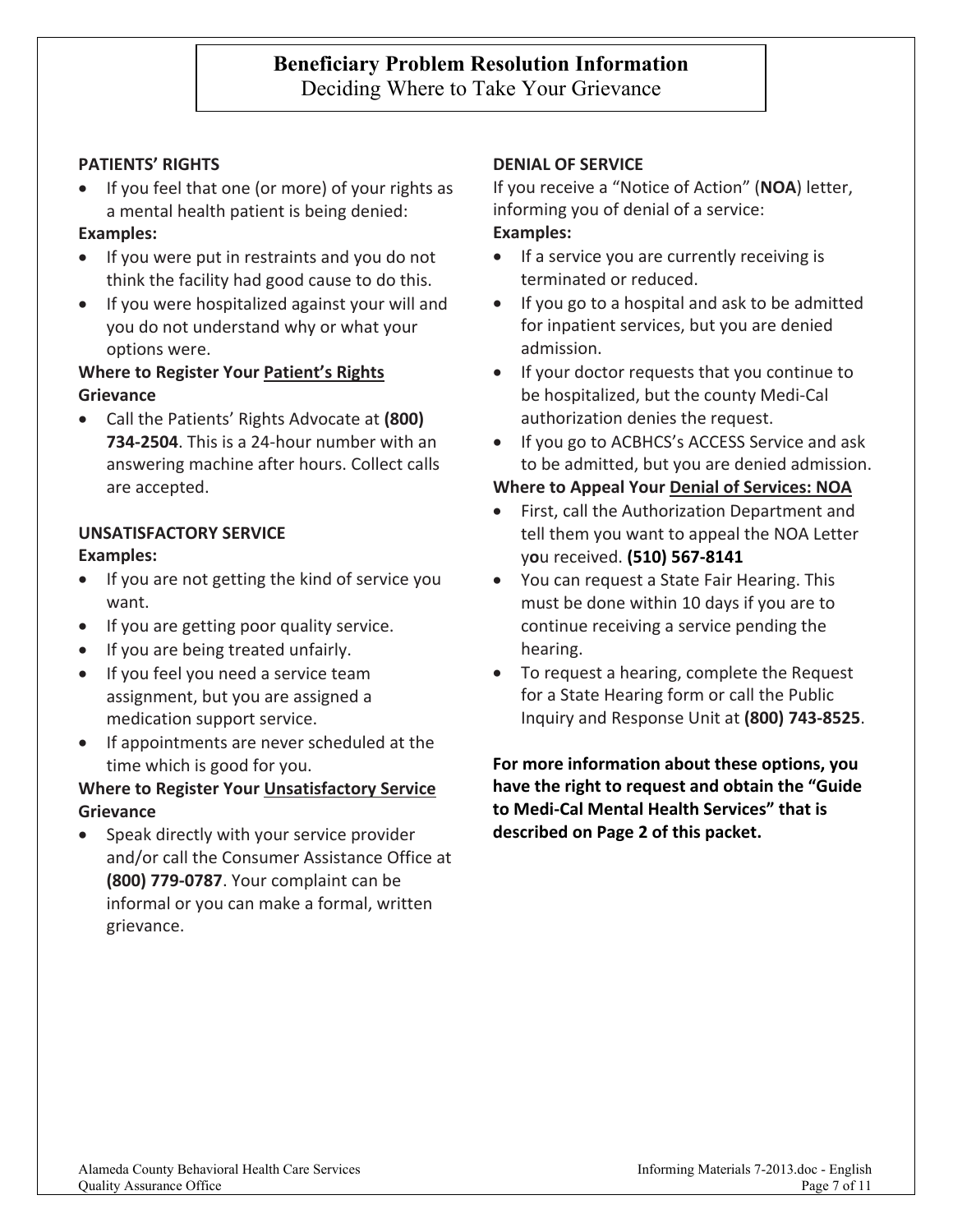## *Maintaining a Welcoming & Safe Place*

 *It is very important to us that every member feels welcomed for care exactly as they are. Our most*  important job is to help you feel that you are in the right place, and that we want to get to know you & *help you to have a happy and productive life. Please let us know if there is anything that we are doing that you find is not welcoming, or that makes you feel unsafe or disrespected.*

It is also very important that our service settings are safe and welcoming places. We want you to let *us know if anything happens at our service settings that make you feel unsafe so we can try to address it.*

 *One way we help create safety is by having rules that ask everyone (providers & members) to have safe and respectful behaviors. These rules are:* 

*\*Behave in safe ways towards yourself & others. \*Be free of weapons of any kind. \*Speak with courtesy towards others. \*Respect people's privacy. \*Respect the property of others & of this service site.* 

 *In order to have a welcoming place for all, anyone who is intentionally unsafe may be asked to leave, services may be stopped temporarily or completely, and legal action could be taken, if necessary. So if you think you might have trouble following these rules, please let your provider know. We will work hard to help you to feel welcome in a way that feels safe to you and those around you. We appreciate everyone working with us to follow these rules.*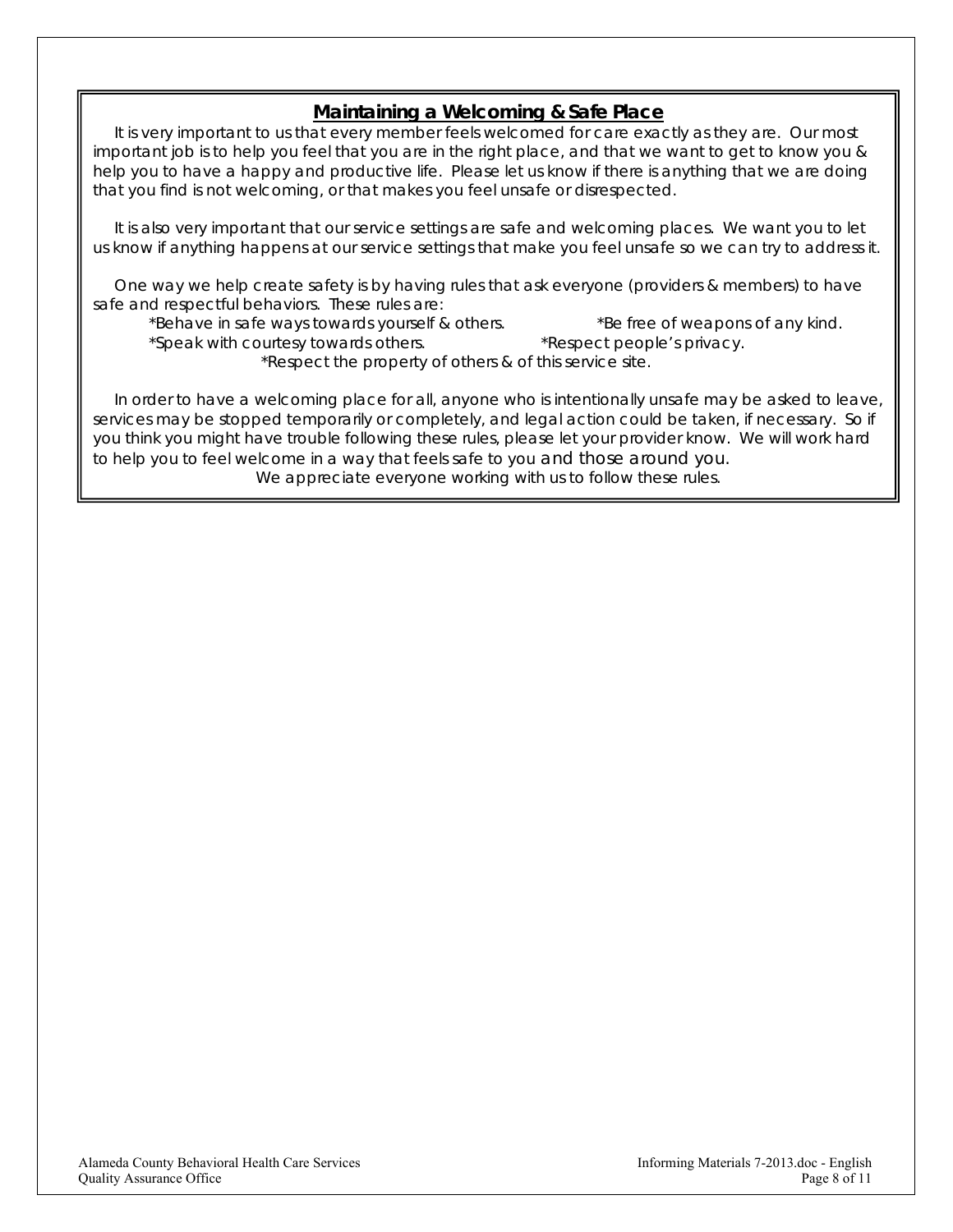# **NOTICE OF PRIVACY PRACTICES**

**per the** 

**Health Insurance Portability & Accountability Act (HIPAA) and Health Information Technology for Economic & Clinical Health (HITECH) Act**

## **THIS NOTICE DESCRIBES HOW HEALTH INFORMATION ABOUT YOU MAY BE USED AND DISCLOSED, AND HOW YOU CAN GET ACCESS TO THIS INFORMATION. PLEASE REVIEW IT CAREFULLY.**

If you have any questions about this notice, please contact your health care provider or Alameda County Behavioral Health Care Services' Consumer Assistance Office at (800)779‐0787.

You have been admitted to receive mental health and related services from

PROVIDER NAME:

a provider in the Alameda County Behavioral Health Care Services (ACBHCS) Program. The Alameda County BHCS Program consists of a comprehensive range of services provided at various sites throughout Alameda County. This provider and/or service site is a component of ACBHCS and is identified on the signature page (last page of this document).

## **Purpose of this Notice**

This notice describes the privacy practices of ACBHCS, its departments and programs and the individuals who are involved in providing you with health care services. These individuals are health care professionals and other individuals authorized by the County of Alameda to have access to your health information as a part of providing you services or compliance with state and federal laws.

Health care professionals and other individuals include:

- Physical health care professionals (such as medical doctors, nurses, technicians, medical students);
- Behavioral health care professionals (such as psychiatrists, psychologists, licensed clinical social workers, marriage and family therapists, psychiatric technicians, and registered nurses, interns);
- Other individuals who are involved in taking care of you at this agency or who work with this agency to provide care for its beneficiaries, including ACBHCS employees, staff, and other personnel who perform services or functions that make your health care possible.

These people may share health information about you with each other and with other health care providers for purposes of treatment, payment, or health care operations, and with other persons for other reasons as described in this notice.

## **Our Responsibility**

Your health information is confidential and is protected by certain laws. It is our responsibility to protect this information as required by these laws and to provide you with this notice of our legal duties and privacy practices. It is also our responsibility to abide by the terms of this notice as currently in effect.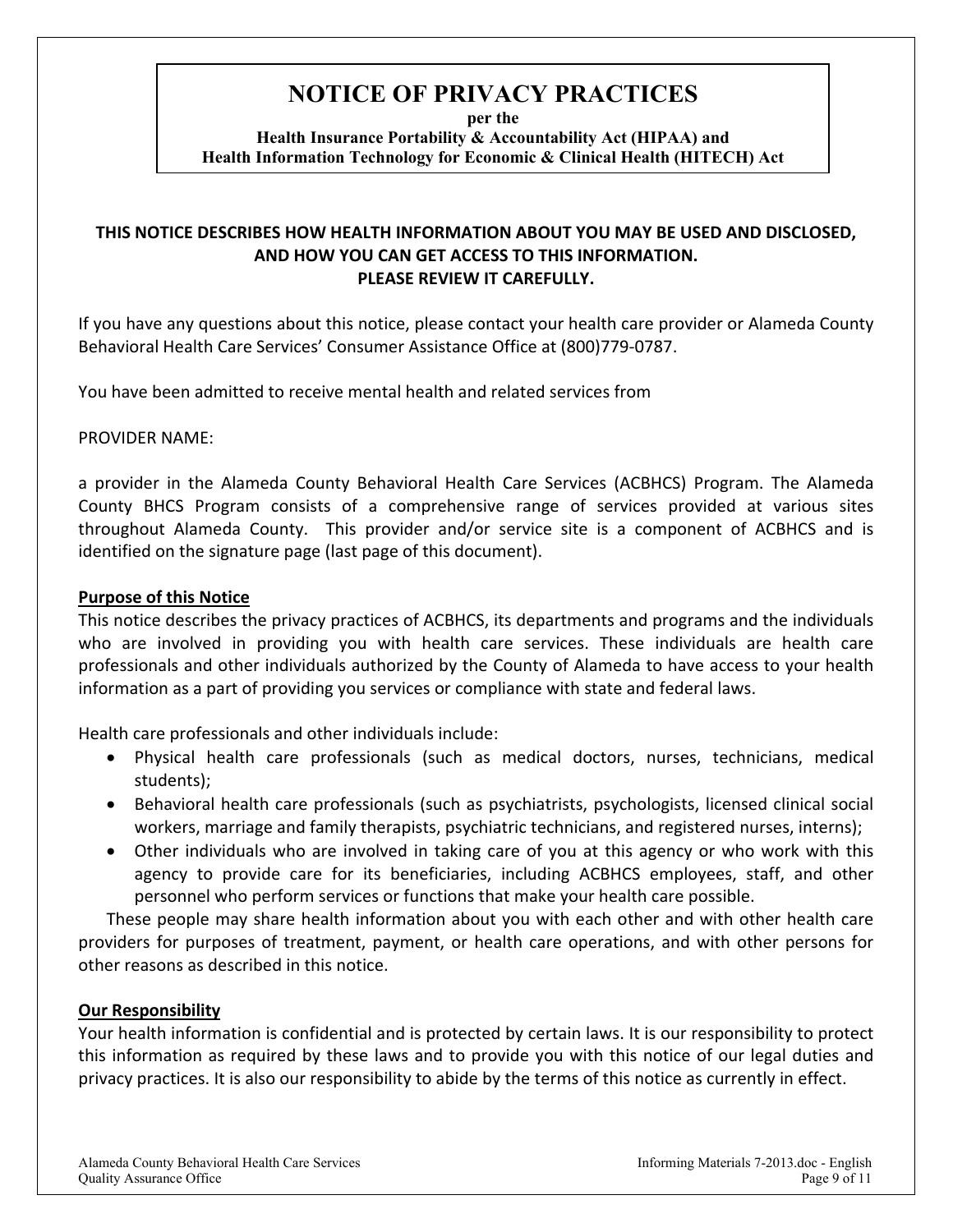This notice will:

- Identify the types of uses and disclosures of your information that can occur without your advance written approval.
- Identify the situations where you will be given an opportunity to agree or disagree with the use or disclosure of your information.
- Advise you that other disclosures of your information will occur only if you have provided us with a written authorization.
- Advise you of your rights regarding your personal health information.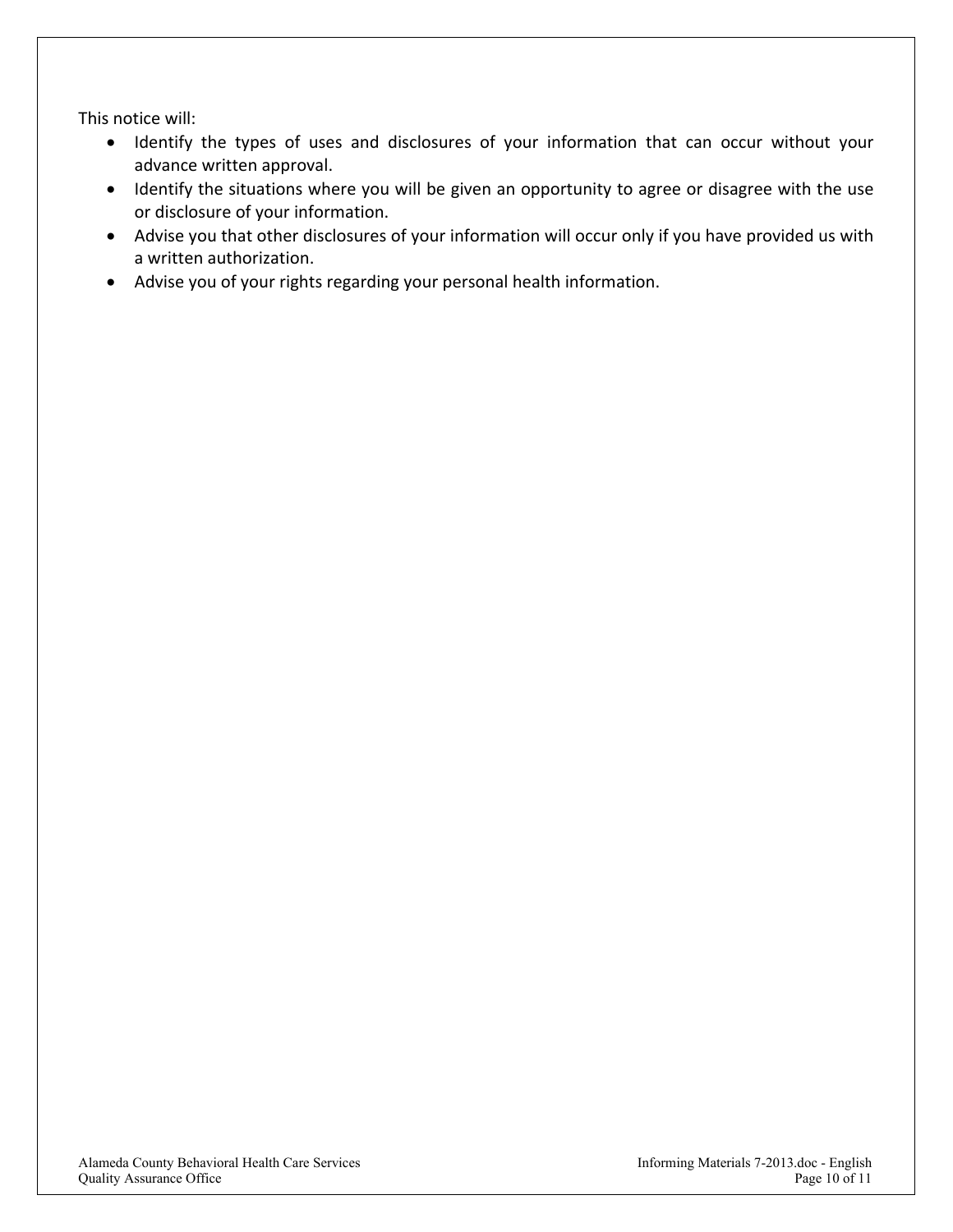## **How We May Use and Disclose Health Information about You**

The types of uses and disclosures of health information can be divided into categories. Described below are these categories with explanations and some examples. Not every type of use and disclosure can be listed, but all uses and disclosures will fall within one of the categories.

- **Treatment.** We may use or share your health information to provide you with medical treatment or other health services. The term "medical treatment" includes physical health care treatment and also "behavioral health care services" (mental health services and alcohol or other drug treatment services) that you might receive. For example, a licensed clinician may arrange for a psychiatrist to see you about possible medication and might discuss with the psychiatrist his or her insight about your treatment. Or, a member of our staff may prepare an order for laboratory work to be done or to obtain a referral to an outside physician for a physical exam. If you obtain health care from another provider, we may also disclose your health information to your new provider for treatment purposes.
- **Payment.** We may use or share your health information to enable us to bill you or an insurance company or third party for payment for the treatment and services that we had provided to you. For example, we may need to give your health plan information about treatment or counseling you received here so that they will pay us or reimburse you for the services. We may also tell them about treatment or services we plan to provide in order to obtain prior approval or to determine whether your plan will cover the treatment. If you obtain health care from another provider, we may also disclose your health information to your new provider for payment purposes.
- **Health Care Operations.** We may use and disclose health information about you for our own operations. Alameda County includes several departments that provide operations support to the Alameda County Behavioral Health Care Services, such as the Auditor‐Controller, County Administrator, County Counsel, and others. We may share limited portions of your health information with Alameda County departments but only to the extent necessary for the performance of important functions in support of our health care operations. These uses and disclosures are necessary to the successful operation of the Alameda County Behavioral Health Care Services and to make sure that all of our beneficiaries receive quality care. For example, we may use your health information:
	- $\circ$  To review our treatment and services and to evaluate the performance of the staff in caring for you.
	- $\circ$  To help decide what additional services we should offer, what services are not needed, and whether certain new treatments are effective.
	- $\circ$  For the review or learning activities of doctors, nurses, clinicians, technicians, other health care staff, students, interns and other agency staff.
	- o To help us with our fiscal management and compliance with laws.

 If you obtain health care from another provider, we may also disclose your health information to your new provider for certain of its health care operations. In addition, we may remove information that identifies you from this set of health information so that others may use it to study health care and health care delivery without learning the identity of specific patients.

 $\circ$  We may also share medical information about you with the other health care providers, health care clearinghouses and health plans that participate with us in "organized health care arrangements" (OHCAs) for any of the OHCAs' health care operations. OHCAs include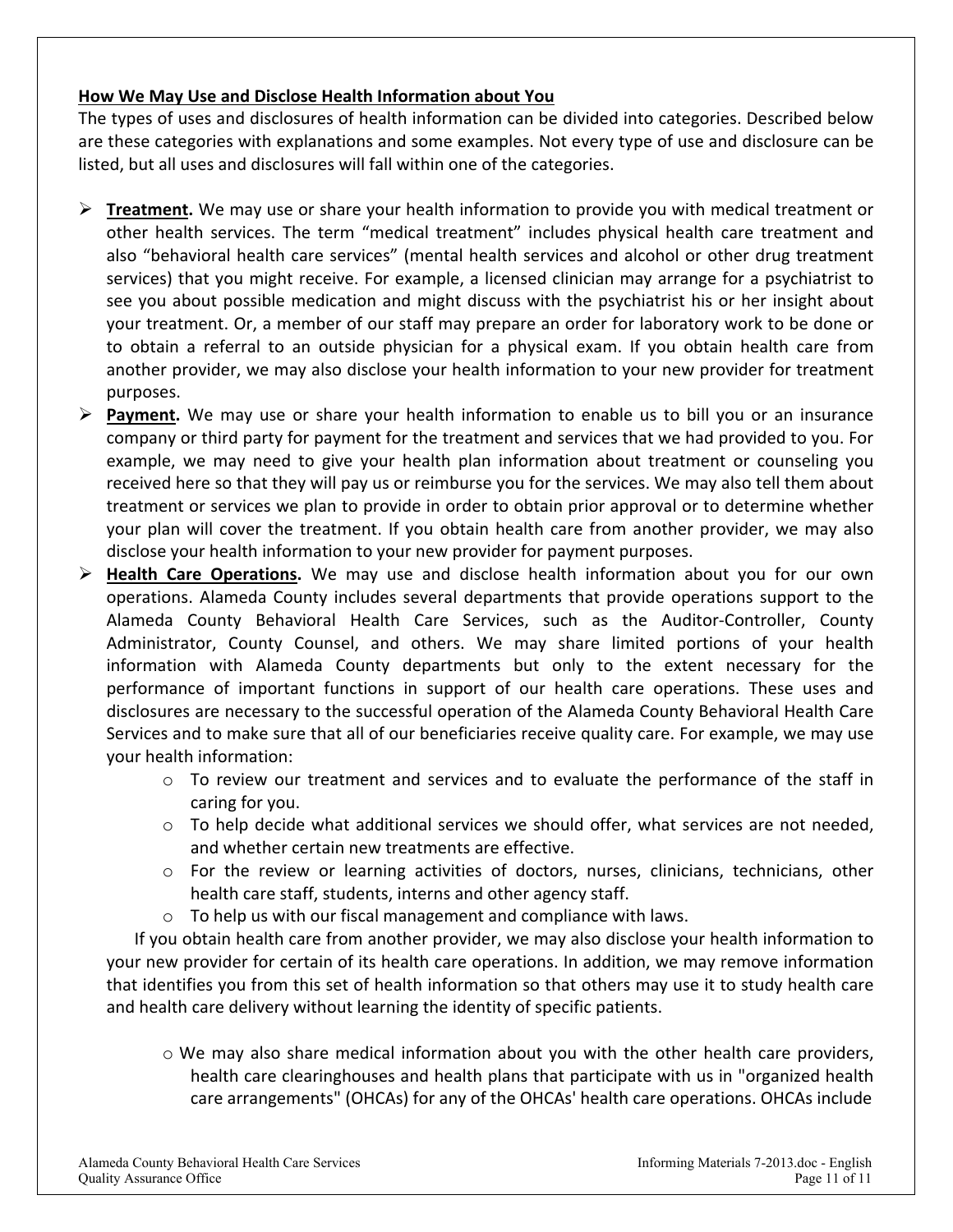hospitals, physician organizations, health plans, and other entities which collectively provide health care services. A listing of the OHCAs we participate in is available from the ACCESS.

 $\circ$  Sign-in Sheet. We may use and disclose medical information about you by having you sign in when you arrive at our office. We may also call out your name when we are ready to see you.

Notification and Communication with Family. We may disclose your health information to notify or assist in notifying a family member, your personal representative or another person responsible for your care about your location, your general condition or, unless you had instructed us otherwise, in the event of your death. In the event of a disaster, we may disclose information to a relief organization so that they may coordinate these notification efforts. We may also disclose information to someone who is involved with your care or helps pay for your care. If you are able and available to agree or object, we will give you the opportunity to object prior to making these disclosures, although we may disclose this information in a disaster even over your objection if we believe it is necessary to respond to the emergency circumstances. If you are unable or unavailable to agree or object, our health professionals will use their best judgment in communication with your family and others.

## **Disclosures For Which We are Not Required to Give You an Opportunity to Agree or Object.**

In addition to the above situations, the law permits us to share your health information without first obtaining your permission. These situations are described next.

- $\triangleright$  **As Required by Law.** We will disclose health information about you when required to do so by federal, state, or local law. For example, information may need to be disclosed to the Department of Health and Human Services to make sure that your rights have not been violated.
- **Suspicion of Abuse or Neglect**. We will disclose your health information to appropriate agencies if relevant to a suspicion of child abuse or neglect, or elder or dependent adult abuse and neglect, or if you are not a minor, if you are a victim of abuse, neglect or domestic violence and either you agree to the disclosure or we are authorized by law to disclose this and it is believed that disclosure is necessary to prevent serious harm to you or others.
- **Public Health Risks.** We may disclose health information about you for public health activities. These activities generally include the following:
	- To prevent or control disease, injury or disability;
	- To report births and deaths;
	- To report reactions to medications or problems with products;
	- To notify people of recalls of products they may be using;
	- To notify a person who may have been exposed to a disease or may be at risk for contracting or spreading a disease or condition.
- **Health Oversight Activities.** We may disclose health information to a health oversight agency for activities authorized by law. These oversight activities include, for example, audits, investigations, inspections, and licensure. These activities are necessary for the government to monitor the health care system, government programs, and compliance with civil rights laws.
- **Judicial and Administrative Proceedings**. We may, and are sometimes required by law, to disclose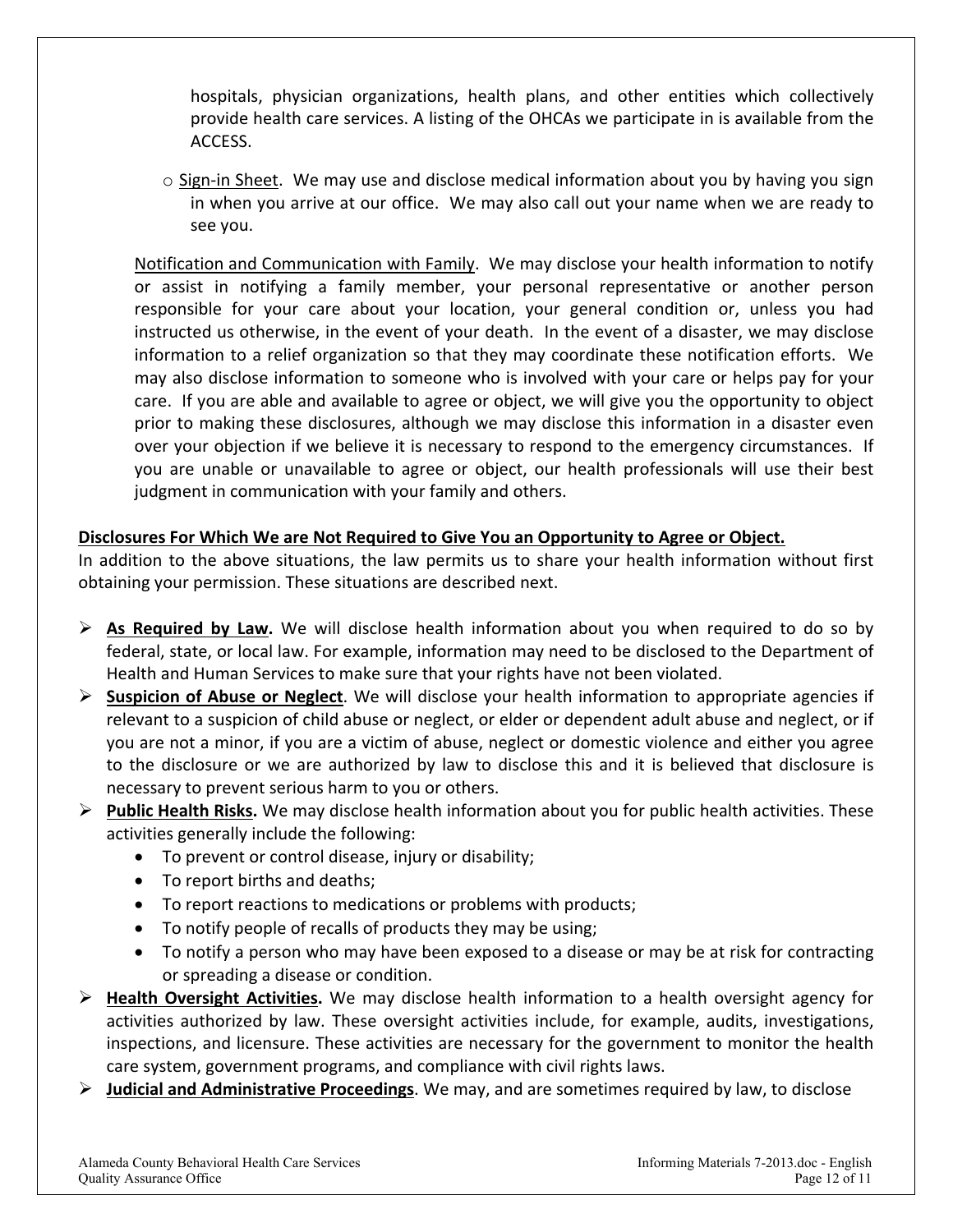your personal health information in the course of any administrative or judicial proceeding to the extent expressly authorized by a court or administrative order. We may also disclose information about you in response to a subpoena, discovery request or other lawful process if reasonable efforts have been made to notify you of the request and you have not objected, or if your objections have been resolved by a court or administrative

- $\triangleright$  **Law Enforcement.** We may release health information if asked to do so by a law enforcement official:
	- In response to a court order or similar directive.
	- To identify or locate a suspect, witness, missing person, etc.
	- To provide information to law enforcement about a crime victim.
	- To report criminal activity or threats concerning our facilities or staff.
- **Coroners, Medical Examiners and Funeral Directors.** We may release health information to a coroner or medical examiner. This may be necessary, for example, to identify a deceased person or determine the cause of death. We may also release health information about patients at our facilities in order to assist funeral directors as necessary to carry out their duties.
- **Organ or Tissue Donation.** If you are an organ donor, we may release medical information to organizations that handle organ donations or transplants.
- **Research.** We may use or disclose your information for research purposes under certain limited circumstances.
- **To Avert a Serious Threat to Health or Safety.** We may use and disclose health information about you when necessary to prevent a serious threat to your health and safety, or to the health and safety of the public or another person. Any disclosure however, would only be to someone who we believe would be able to prevent the threat or harm from happening.
- **For Special Government Functions.** We may use or disclose your health information to assist the government in its performance of functions that relate to you. Your health information may be disclosed (i) to military command authorities if you are a member of the armed forces, to assist in carrying out military mission; (ii) to authorized federal officials for the conduct of national security activities; (iii) to authorized federal officials for the provision of protective services to the President or other persons or for investigations as permitted by law; (iv) to a correctional institution, if you are in prison, for health care, health and safety purposes; (v) to workers' compensation programs as permitted by law; (vi) to government law enforcement agencies for the protection of federal and state elective constitutional officers and their families; (vii) to the California Department of Justice for movement and identification purposes about certain criminal patients, or regarding persons who may not purchase, possess or control a firearm or deadly weapon; (viii) to the Senate or Assembly Rules Committee for purpose of legislative investigation; (ix) to the statewide protection and advocacy organization and County Patients' Rights Office for purposes of certain investigations as required by law.
- **► Other Special Categories of Information.** Special legal requirements may apply to the use or disclosure of certain categories of information - e.g., tests for the human immunodeficiency virus (HIV) or treatment and services for alcohol and drug abuse. In addition, somewhat different rules may apply to the use and disclosure of medical information related to any general medical (nonmental health) care you receive.
- **Psychotherapy Notes.** Psychotherapy notes means notes recorded (in any medium) by a health care provider who is a mental health professional documenting or analyzing the contents of conversation during a private counseling session or a group, joint, or family counseling session and that are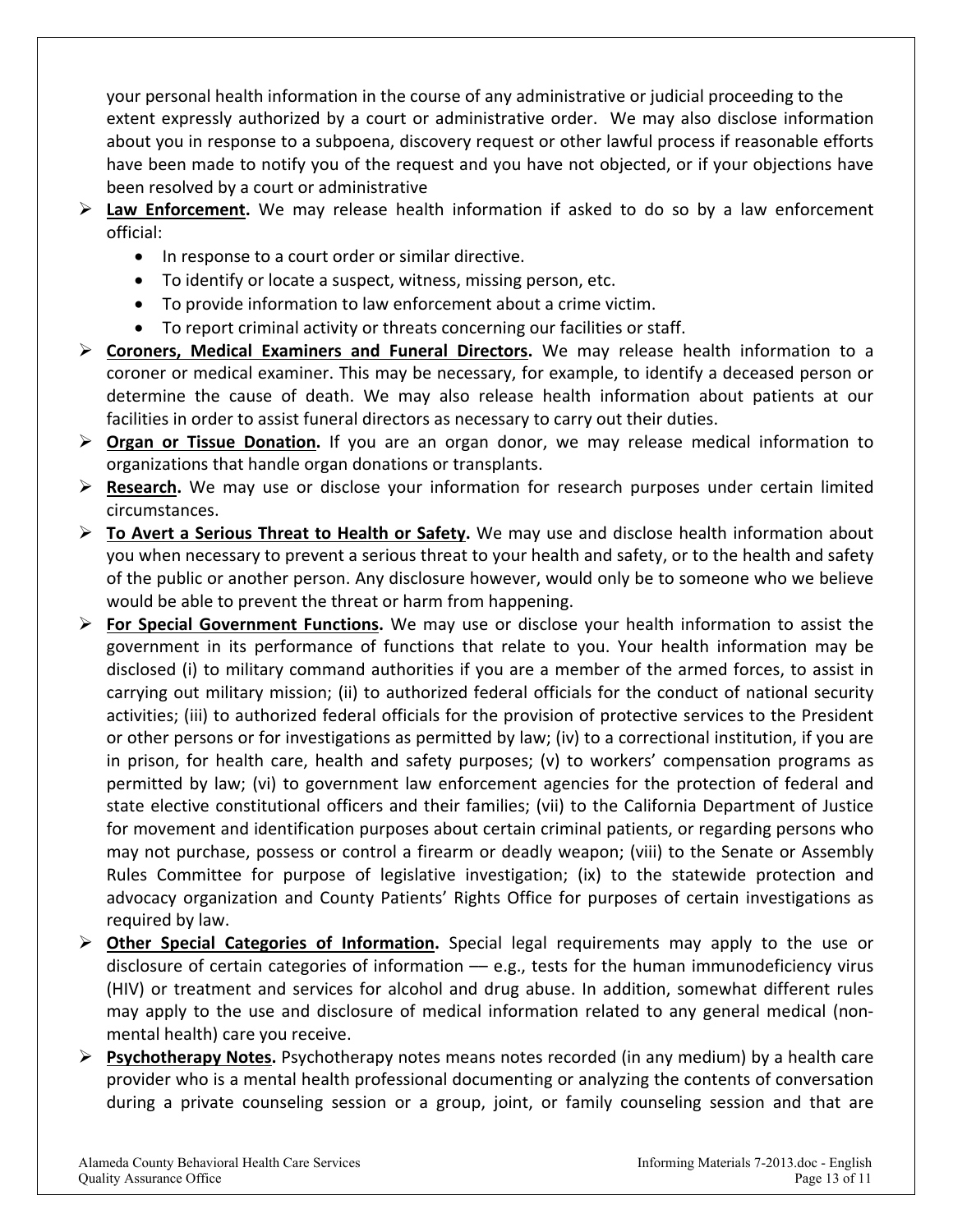separated from the rest of the individual's medical record. Psychotherapy notes excludes medication prescription and monitoring, counseling session start and stop times, the modalities and frequencies of treatment furnished, results of clinical tests, and any summary of the following items: diagnosis, functional status, the treatment plan, symptoms, prognosis, and progress to date.

We may use or disclose your psychotherapy notes, as required by law, or:

- $\triangleright$  For use by the originator of the notes
- $\triangleright$  In supervised mental health training programs for students, trainees, or practitioners
- $\triangleright$  By this provider to defend a legal action or other proceeding brought by the individual
- $\triangleright$  To prevent or lessen a serious & imminent threat to the health or safety of a person or the public
- $\triangleright$  For the health oversight of the originator of the psychotherapy notes
- $\triangleright$  For use or disclosure to coroner or medical examiner to report a patient's death
- $\triangleright$  For use or disclosure necessary to prevent or lessen a serious & imminent threat to the health or safety of a person or the public
- $\triangleright$  For use or disclosure to you or the Secretary of DHHS in the course of an investigation or as required by law.
- $\triangleright$  To the coroner or medical examiner after you die. To the extent you revoke an authorization to use or disclose your psychotherapy notes, we will stop using or disclosing these notes.

 **Change of Ownership.** In the event that this practice/program is sold or merged with another organization, your personal health information/record will become the property of the new owner, although you will maintain the right to request that copies of your personal health information be transferred to another practice/program

## **Disclosure Only After You Have Been Given Opportunity To Agree or To Object.**

There are situations where we will not share your health information unless we have discussed it with you (if possible) and you have not objected to this sharing. These situations are:

- **Patient Directory.** Where we keep a directory of our patients' names, health status, location of treatment, etc. for purposes of disclosure to members of the clergy or to persons who ask about you by name, we will consult you about whether your information can be shared with these persons.
- **Persons Involved in Your Care or Payment for Your Care.** We may disclose to a family member, a close personal friend, or another person that you have named as being involved with your health care (or the payment for your health care) your health information that is related to the person's involvement. For example, if you ask a family member or friend to pick up a medication for you at the pharmacy, we may tell that person what the medication is and when it will be ready for pick‐up. Also, we may notify a family member (or other person responsible for your care) about your location and medical condition provided that you do not object.
- **Disclosures in Communications with You.** We may have contacts with you during which we will share your health information. For example, we may use and disclose health information to contact you as a reminder that you have an appointment for treatment here, or to tell you about or recommend possible treatment options or alternatives that might be of interest to you. We may use and disclose health information about you to tell you about health-related benefits or services that might be of interest to you. We might contact you about our fundraising activities.
- **Other Uses of Health Information.** Other uses and disclosures of health information not covered by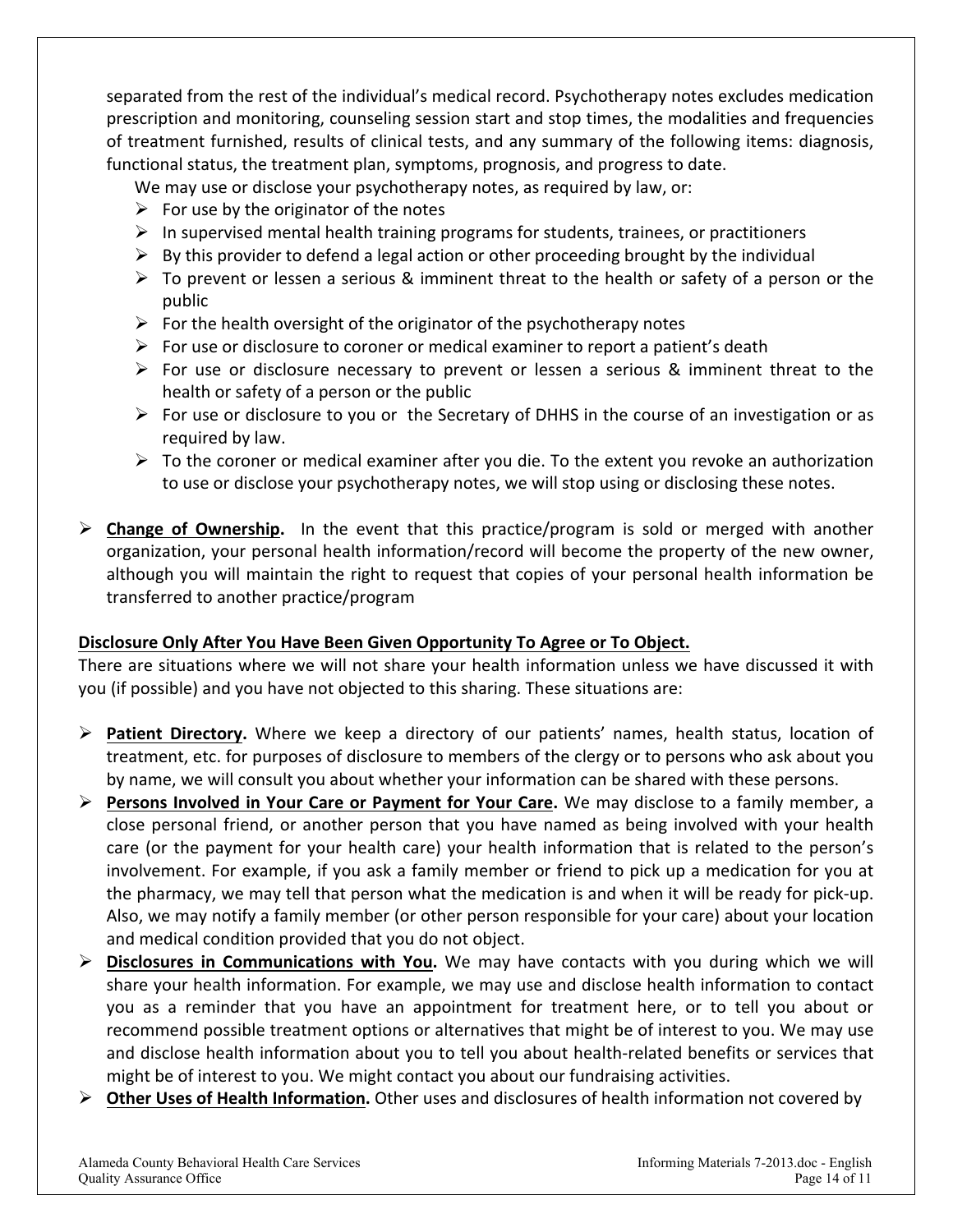this notice or the laws that apply to us will be made only with your written permission. If you provide us permission to use or disclose health information about you, you may revoke that permission, in writing, at any time. If you revoke your permission, we will no longer use or disclose health information about you for the reasons covered by your written authorization. You understand that we are unable to take back any disclosures we have already made with your permission, and that we are required to retain our records of the care that we provided to you.

## **Your Rights Regarding Health Information About You**

You have the following rights regarding health information we maintain about you:

- **Breach Notification**. In the case of a breach of unsecured protected personal health information, we will notify you as required by law. If you have provided us with a current email address, we may use email to communicate information related to the breach. In some circumstances our business associate may provide the notification. We may also provide notification by other methods as appropriate. [Note: email notification will only be used if we are certain it will not contain PHI and it will not disclose inappropriate information. For example if our email address is "digestivediseaseassociates.com" an email sent with this address could, if intercepted, identify the patient and their condition.]
- $\triangleright$  **Right to Inspect and Copy.** You have the right to inspect and copy this health information. Usually this includes medical and billing records, but may not include some mental health information. Certain restrictions apply:
	- You must submit your request in writing. We can provide you a form for this and instructions about how to submit it.
	- If you request a photocopy, we may charge a reasonable fee for the costs of copying, mailing, or other supplies associated with your request.
	- We may deny your request in certain circumstances. If you are denied access to health information, you may request that the denial be reviewed as provided by law.
	- If we deny your request to access your psychotherapy notes, you will have the right to have them transferred to another mental health professional.
- $\triangleright$  **Right to Amend.** If you feel that health information we have about you is incorrect or incomplete, you may ask us to amend the information. We are not required to make the amendment if we determine that the existing information is accurate and complete. We are not required to remove information from your records. If there is an error, it will be corrected by adding clarifying or supplementing information. You have the right to request an amendment for as long as the information is kept by or for the facility. Certain restrictions apply:
	- You must submit your request for the amendment in writing. We can provide you a form for this and instructions about how to submit it.
	- You must provide a reason that supports your request.
	- We may deny your request for an amendment if it is not in writing or does not include a reason to support the request. In addition, we may deny your request if you ask us to amend information that: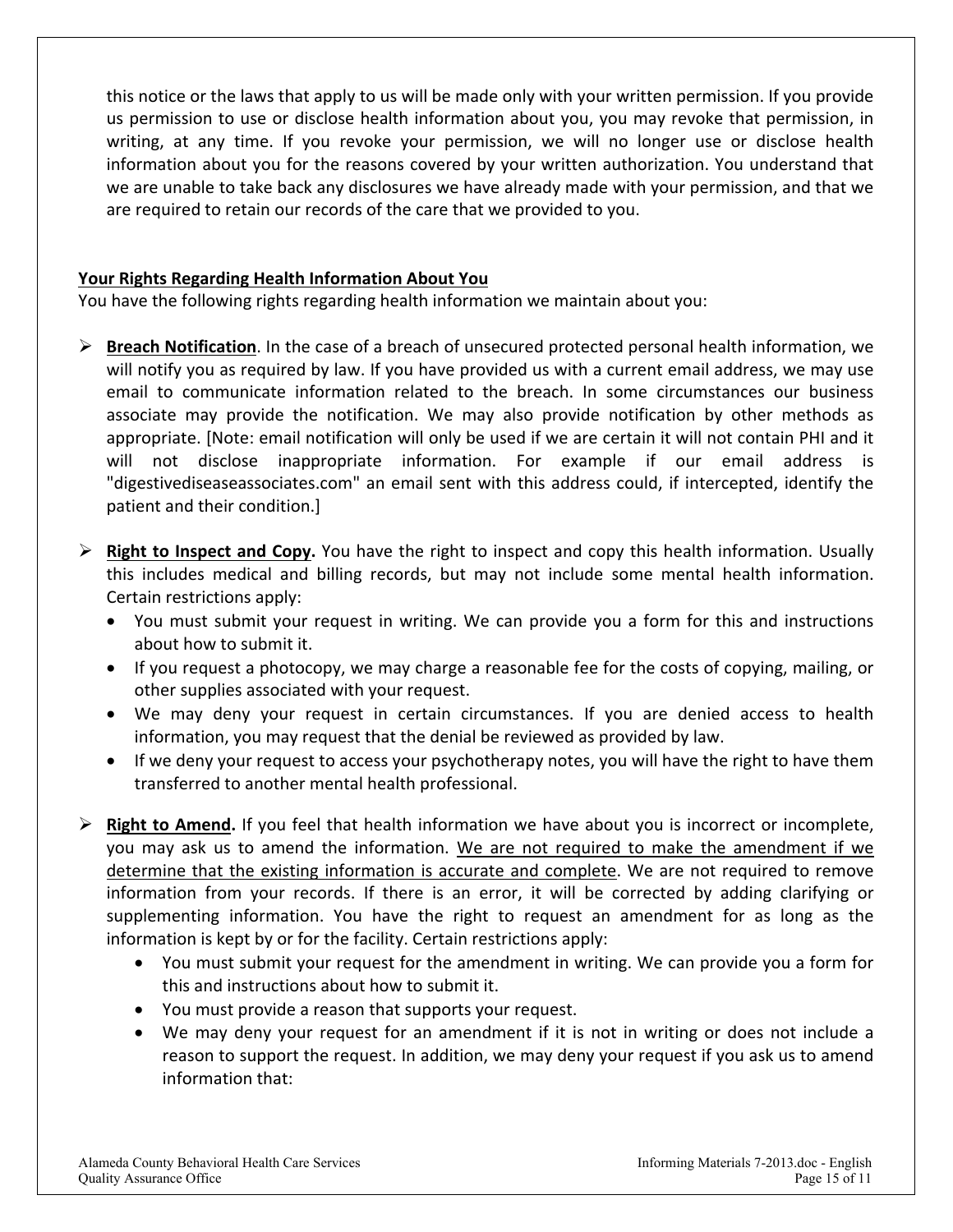- $\circ$  was not created by us, unless the creator of the information is no longer available to make the amendment;
- $\circ$  is not part of the health information kept by or for our facility;
- $\circ$  is not part of the information which you would be permitted to inspect or copy.

Even if we deny your request for an amendment, you have the right to submit a written addendum, not to exceed 250 words, with respect to any item or statement in your record you believe is incomplete or incorrect. If you clearly indicate in writing that you want the addendum to be made part of your health record we will attach it to your records and include it whenever we make a disclosure of the item or statement you believe to be incomplete or incorrect.

- **Right to Request Special Privacy Protections.** You have the right to request restrictions on certain uses and disclosures of your personal health information by a written request specifying what information you want to limit, and what limitations on our use or disclosure of that information you wish to have imposed. If you tell us not to disclose information to your health plan concerning mental health care items or services for which you paid for in full, out-of-pocket, we will abide by your request, unless we must disclose the information for treatment or legal reasons. We reserve the right to accept or reject any other request, and will notify you of our decision.
- **Right to Request Confidential Communications.** You have the right to request that you receive your personal health information in a specific way or at a specific location. For example, you may ask that we send information to a particular email account or to your work address. We will comply with all reasonable requests submitted in writing which specify how or where you wish to receive these communications.
- **Right to a Paper Copy of the Notice.** You have the right to a paper copy of this notice. You may ask us to give you a copy of this notice at any time. Even if you have agreed to receive this notice electronically, you are still entitled to a paper copy of this notice. You may obtain a copy of this notice from your provider or from the Alameda County Behavioral Health Care Services' office. That office is generally open from Monday to Friday from 9:00 a.m. to 4:00 p.m. (except holidays).
- **Right to an Accounting of Disclosures.** You have the right to request an "accounting of disclosures." This is a list of the disclosures we made of health information about you in the six (6) years prior to the date you request the accounting. The accounting will not include:
	- Disclosures needed for treatment, payment or health care operations.
	- Disclosures that we made to you.
	- Disclosures that were merely incidental to an otherwise permitted or required disclosure.
	- Disclosures that were made with your written authorization.
	- Certain other disclosures that we made as allowed or required by law.

To request this list or accounting of disclosures, you must submit your request in writing. We can provide you a form for this and instructions about how to submit it. Your request must state a time period, which may not be longer than six (6) years and may not include dates before April 14, 2003. Your request should indicate in what form you want the list (for example, on paper or electronically). The first list you request within a 12-month period will be free. For additional lists, we may charge you for the costs of providing the list. We will notify you of the cost involved and you may choose to withdraw or modify your request at that time before any costs are incurred.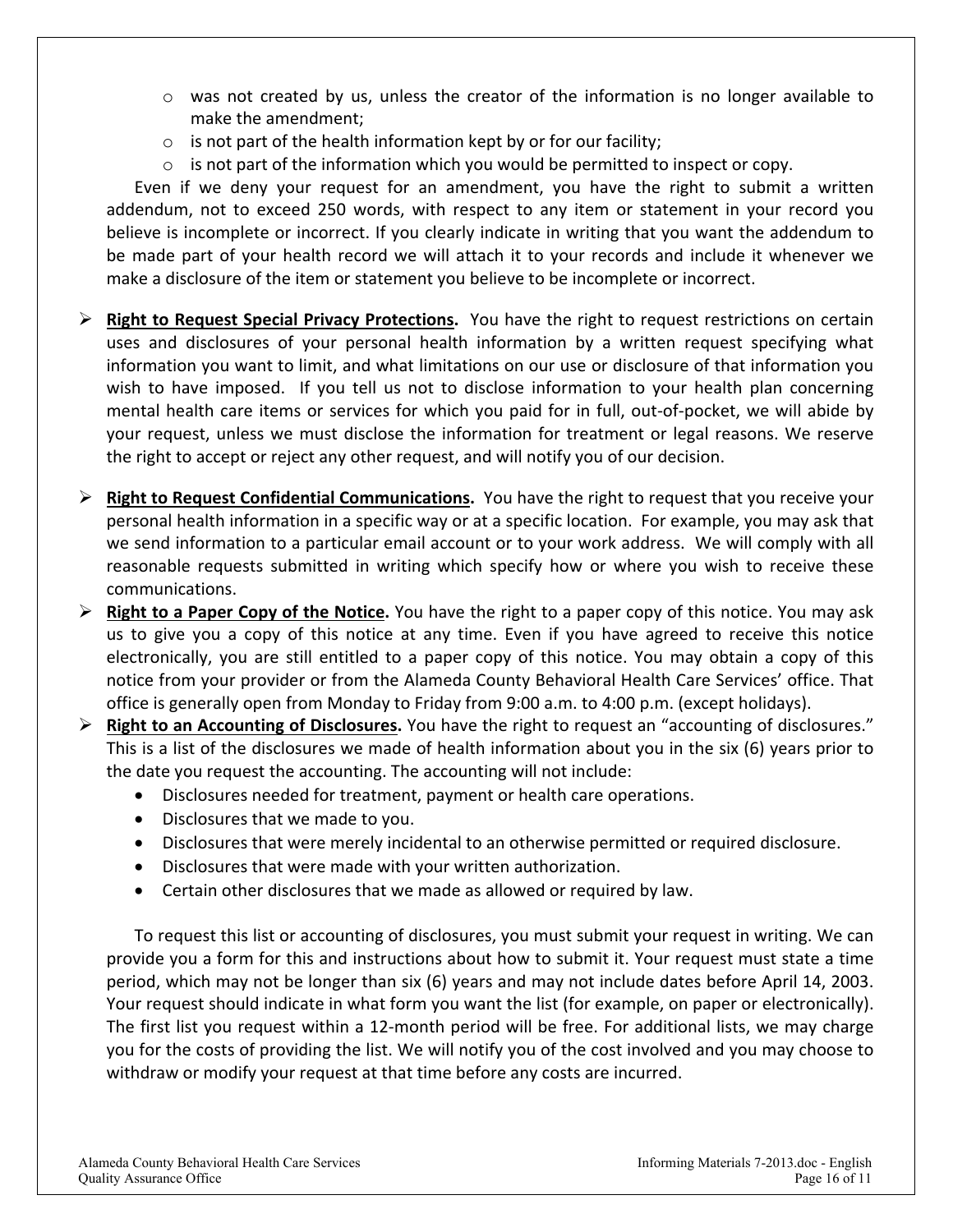In addition, we are required to notify you as required by law if your health information is unlawfully accessed or disclosed.

#### **Changes to this Notice**

We reserve the right to change this notice. We reserve the right to make the revised or changed notice effective for health information we already have about you as well as any information we receive in the future. We will post a copy of the current notice in our facilities and on our provider website. The notice will contain on the first page, in the bottom right-hand corner, the effective date. In addition, each time you register at a new service site, they will provide you with a copy of the current notice in effect.

#### **Complaints**

If you believe your privacy rights have been violated, you may file a complaint with the facility or with the Secretary of the Department of Health and Human Services. To file a complaint with the facility, contact the Alameda County Consumer & Family Assistance Line (CFA Line) at 1‐800‐779‐0787, which is the group responsible for handling complaints. That group can provide you with more information about this notice and our confidentiality practices. All complaints must be submitted in writing. You will not be penalized for filing a complaint.

#### **Acknowledgement of Receipt of Notice of Privacy Practices**

Your dated signature on the last page of this packet acknowledges that you were provided with this Notice of Privacy Practices.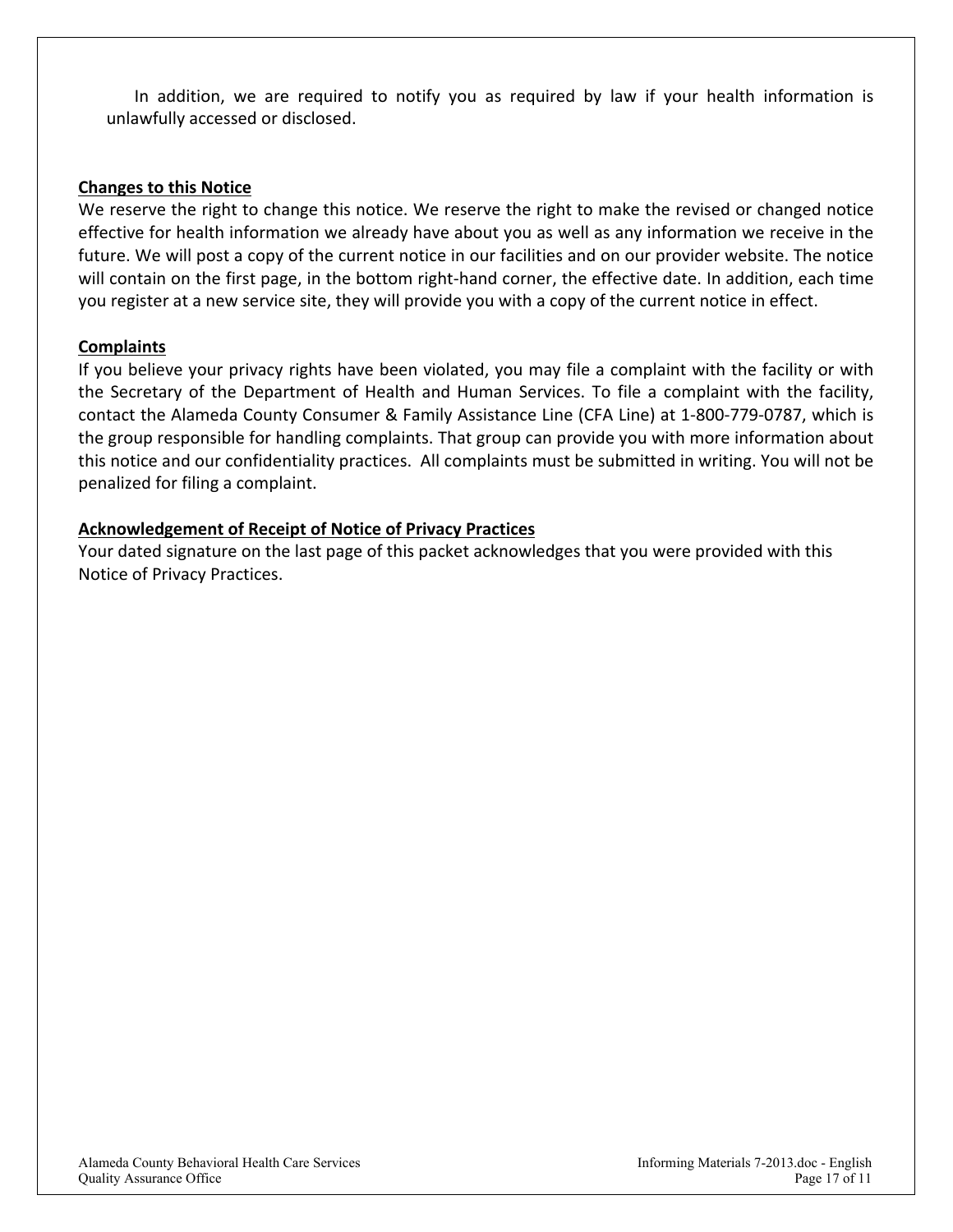RU#, if applies:

Provider Name:

ID/Chart #:

## **Informing Materials ‐‐ Your Rights & Responsibilities Acknowledgement of Receipt**

## **Consent for Services**

As described on page one of this packet, your signature below gives your consent to voluntary mental health care services from this provider. If you are a beneficiary's legal representative, your signature gives that consent.

## **Informing Materials**

Your signature also means that the materials marked below were discussed with you in a language or way that you could understand, and that you were given the packet for your records. You may request an explanation and/or copies of the materials again, at any time.

**Initial Notification:** Please mark the boxes below to show which materials were discussed with you at admission or any other time.

- □ Consent for Services
- □ Freedom of Choice
- $\Box$  "Guide to Medi-Cal Mental Health Services" (copy available upon request)
- $\Box$  Provider List for Alameda County Behavioral Health Plan (copy available upon request)
- □ Confidentiality & Privacy
- $\Box$  Advance Directive Information (for age 18+ & when client turns 18)

*Have you ever created an Advance Directive? Yes No* 

If yes, may we have a copy for our records? *ZYes ZNo* If no, may we support you to create *one? Yes No*

- □ Beneficiary Problem Resolution Information
- □ Maintaining a Welcoming & Safe Place (not a State-required informing material)
- □ Notice of Privacy Practices (HIPAA document)

| Beneficiary Signature:                   |       |
|------------------------------------------|-------|
| (or legal representative, if applicable) | Date: |
|                                          |       |
| Clinician/Staff Witness Initials:        | Date: |

**Annual Notification:** Your provider must remind you each year that the materials listed above are available for your review. Please put your initials and the date in a box below to show when that happens.

| Initials & | Initials & | Initials & | Initials & |
|------------|------------|------------|------------|
| date:      | date:      | date:      | date:      |

Use one box every year (see above) for the *beneficiary's* initials & date (or their legal representative).